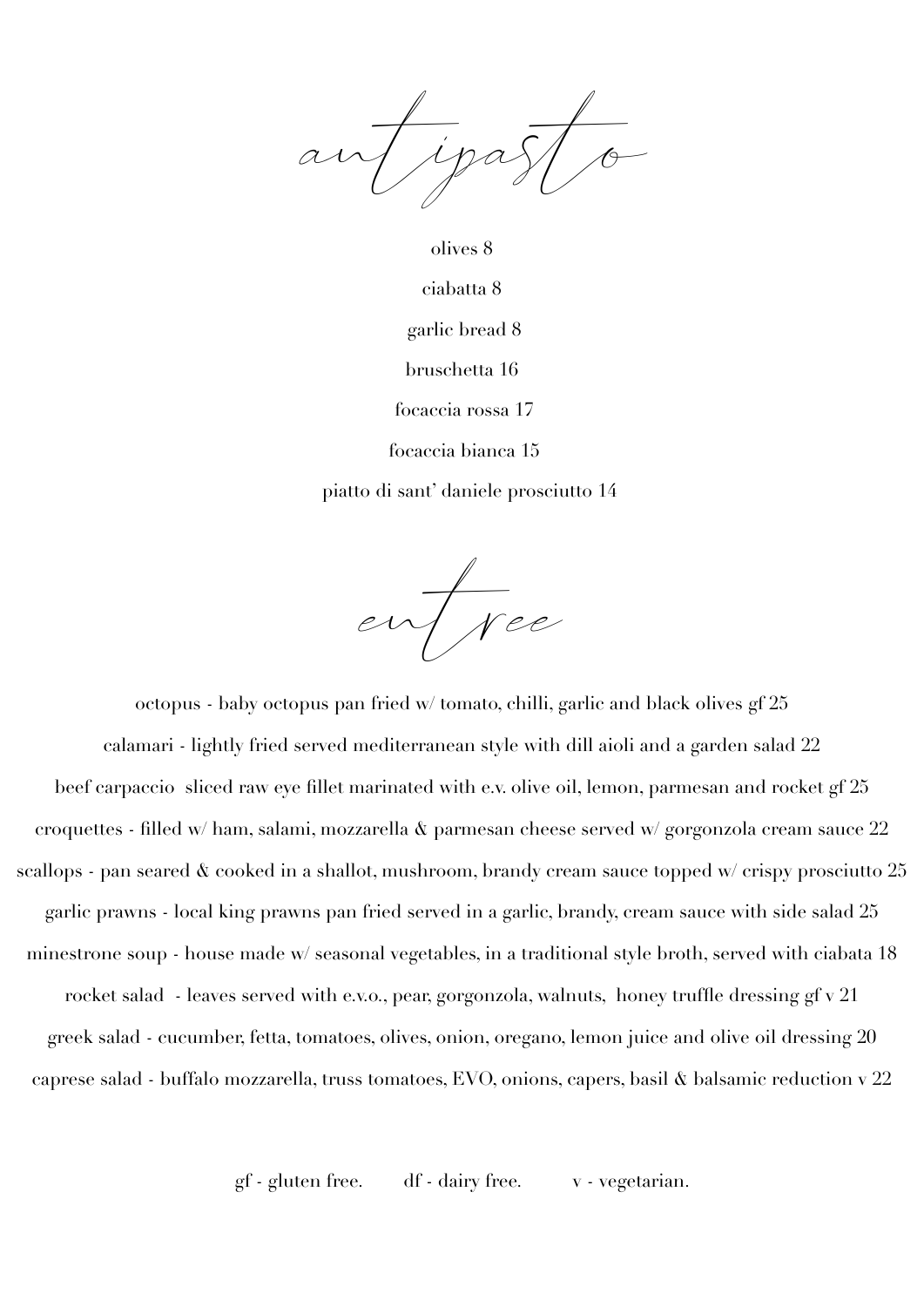pizza

gluten free base 4

bambino - tomato, mozzarella, ham and pineapple 24

margherita - tomato, mozzarella and basil, v (add salami \$2 ) 22

gamberi – tomato, tallegio cheese, king prawns, pineapple and olives 36

marinara - tomato, mozzarella, king prawns, calamari, clams and garlic 36

traditional - tomato, mozzarella, ham, mushrooms, salami, olives and onions 26

calzone – folded pizza w/ veal, chicken, sausage, salami, tomato, mozzarella, topped w/ napoli tomato 32

 $pa$ 

entrée \$3 less

penne alla amatriciana - pancetta bacon, onions, chilli, basil and Napoli tomato sauce 29 penne pollo rosso - chicken breast pieces, sun dried tomato, onions, vodka, tomato dash of cream 28 fettuccine alfredo - ham, mushrooms, onion, garlic and cream sauce 28 fettuccine boscaiola - bacon, mushroom, onion, shallots, touch of tomato and garlic cream sauce 28 spaghetti marinara - local seafood served in white wine and garlic with a touch of tomato 39 spaghetti bolognese - premium ground beef ragout with tomato, garlic, herbs and red wine 27 spaghetti alla carbonara - egg, pancetta bacon, garlic, pepper, extra olive oil and cream sauce 27

linguine ai gamberi fetta - seared king prawns, olives, fetta, chilli and napoli sauce 39 linguine alla cicale - moreton bay bugs, roasted capsicum, pinenuts, napoli tomato and touch of cream 39 ravioli di ricotta spinaci - ravioli filled w/ spinach, buffalo ricotta and napoli cream sauce v 32 gnocchi alla gorgonzola - potato dumplings w/ gorgonzola cheese walnuts and rocket cream sauce v 32 lasagna al forno - (main only) filled w/ béchamel, ham, salami and egg finished in a bolognese sauce 34 gnocchi sorrentina - pork & fennel sausages, basil, onion, chilli, white wine, Napoli tomato 36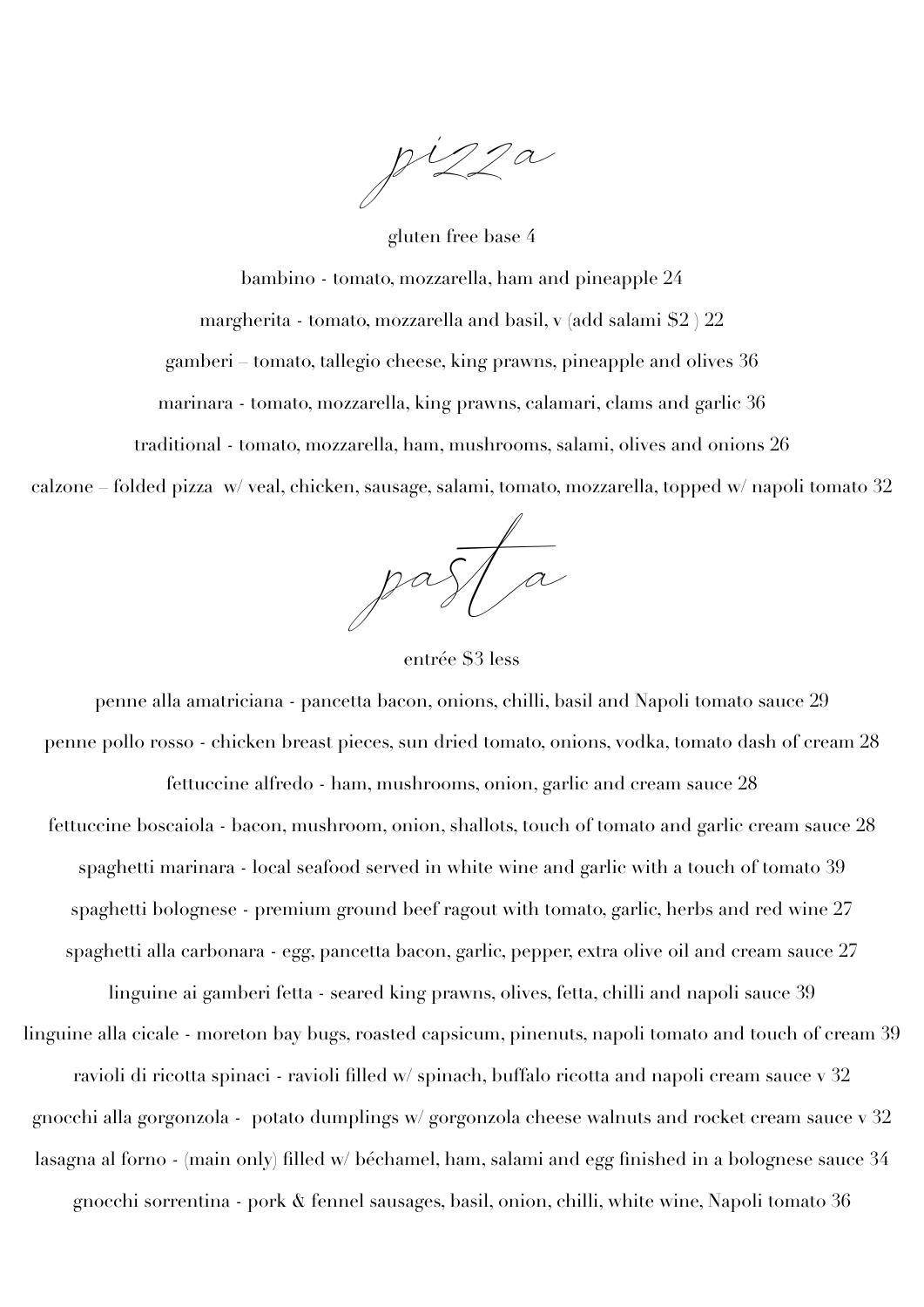main

served with a side of vegetables or salad

 cone bay barramundi - fresh fillet, grilled served w/ chips and salad 38 whole NZ sole - served with a lemon, caper butter sauce with salad and chips  $42$ mediterranean fillet of sea perch - baked w/ capers, olives, onions, basil in a napoli tomato 38 zuppa di pesce - fresh seafood mix w/ an olive oil white wine Napoli sauce, w/ crusty bread 35

cotoletta - snitzell with aioli served with a side of spaghetti bolognese 38 scaloppine funghi - medallions w/ mushrooms, shallots, white wine and cream sauce 44 scaloppine limone - medallions w/ a sauce of white wine, lemon, garlic and e.v. olive oil 38 saltimbocca - medallions w/ pancetta, swiss cheese e.v. olive oil, sage, garlic and white wine 44 scaloppine boscaiola - medallions w/ bacon, mushroom, onion, shallots, tomato and garlic cream 44 scaloppine marsala - medallions w/ a marsala and cream sauce 38

 pollo parmigiana - chicken breast, eggplant, pancetta, parmesan cheese and napoli 38 pollo gamberi - chicken breast, king prawns, avocado and garlic brandy cream sauce 40 pollo pepato - chicken breast, mushroom, green peppercorn, blue vein and french mustard sauce 40

 eye fillet steak - choice of dianne / mushroom/ pepper/ red wine jus 48 bistecca ai gamberi - eye fillet steak, bug meat & prawns in a garlic brandy cream sauce on mash 52 primavera - topped with a salsa of avocado & bruschetta tomato on a bed a mash potato 48 lamb shanks - slow cooked in carrot, onion, celery & Napoli tomato sauce served on a creamy mash potato 44